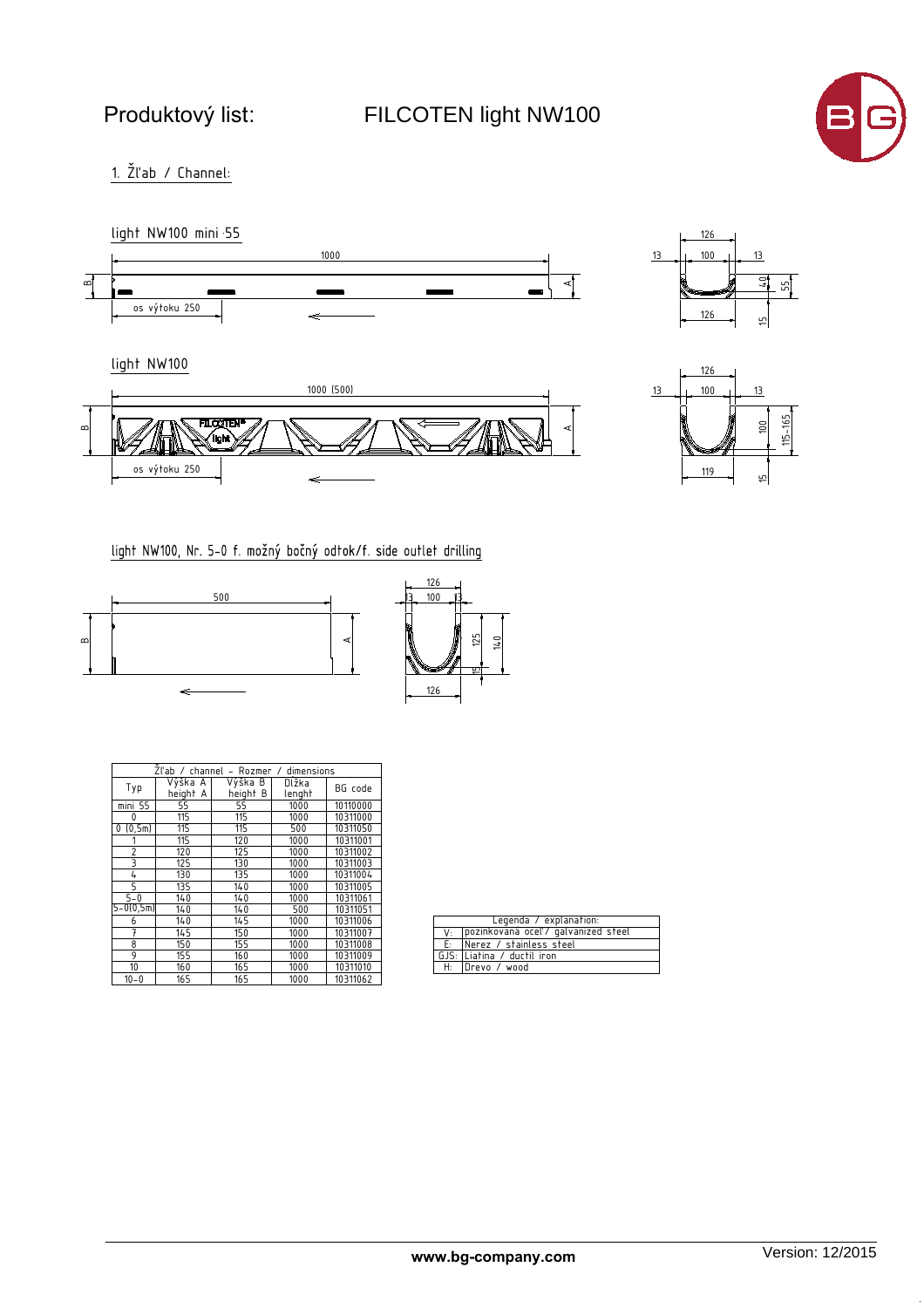

2

 $A \mid \uparrow$ 

A ( 1 : 2 )

2

2. Môstkový rošt/ Slotted grating:

A15kN: SW8/85 V 17010200 (17010201), SW5/85 E 17010300 (17010301)



2. Mriežkový rošt / Mesh grating:

B125kN MW30/10: V 17010210 (17010211), E 17010310 (17010311)

| 1000 (500)             |  |  |                                          |  |  |  |  |  |  |  |  |  |  |  |  |  |  |  |  |  |  |  |                 |  |
|------------------------|--|--|------------------------------------------|--|--|--|--|--|--|--|--|--|--|--|--|--|--|--|--|--|--|--|-----------------|--|
| FILCOTEN EN 1493 B125  |  |  |                                          |  |  |  |  |  |  |  |  |  |  |  |  |  |  |  |  |  |  |  |                 |  |
|                        |  |  |                                          |  |  |  |  |  |  |  |  |  |  |  |  |  |  |  |  |  |  |  |                 |  |
|                        |  |  |                                          |  |  |  |  |  |  |  |  |  |  |  |  |  |  |  |  |  |  |  |                 |  |
|                        |  |  |                                          |  |  |  |  |  |  |  |  |  |  |  |  |  |  |  |  |  |  |  | $\frac{124}{5}$ |  |
|                        |  |  |                                          |  |  |  |  |  |  |  |  |  |  |  |  |  |  |  |  |  |  |  |                 |  |
|                        |  |  |                                          |  |  |  |  |  |  |  |  |  |  |  |  |  |  |  |  |  |  |  |                 |  |
|                        |  |  |                                          |  |  |  |  |  |  |  |  |  |  |  |  |  |  |  |  |  |  |  |                 |  |
| SC19 COVI NEI NELCOTLA |  |  |                                          |  |  |  |  |  |  |  |  |  |  |  |  |  |  |  |  |  |  |  |                 |  |
|                        |  |  |                                          |  |  |  |  |  |  |  |  |  |  |  |  |  |  |  |  |  |  |  |                 |  |
|                        |  |  |                                          |  |  |  |  |  |  |  |  |  |  |  |  |  |  |  |  |  |  |  |                 |  |
|                        |  |  |                                          |  |  |  |  |  |  |  |  |  |  |  |  |  |  |  |  |  |  |  |                 |  |
|                        |  |  |                                          |  |  |  |  |  |  |  |  |  |  |  |  |  |  |  |  |  |  |  |                 |  |
|                        |  |  | 2. Liatinový rošt / Ductil iron grating: |  |  |  |  |  |  |  |  |  |  |  |  |  |  |  |  |  |  |  |                 |  |
|                        |  |  |                                          |  |  |  |  |  |  |  |  |  |  |  |  |  |  |  |  |  |  |  |                 |  |

C250kN MW15/25: GJS 17010100,

KTL-povrchová úprava/ KTL-coated 17010150

 $500$ 



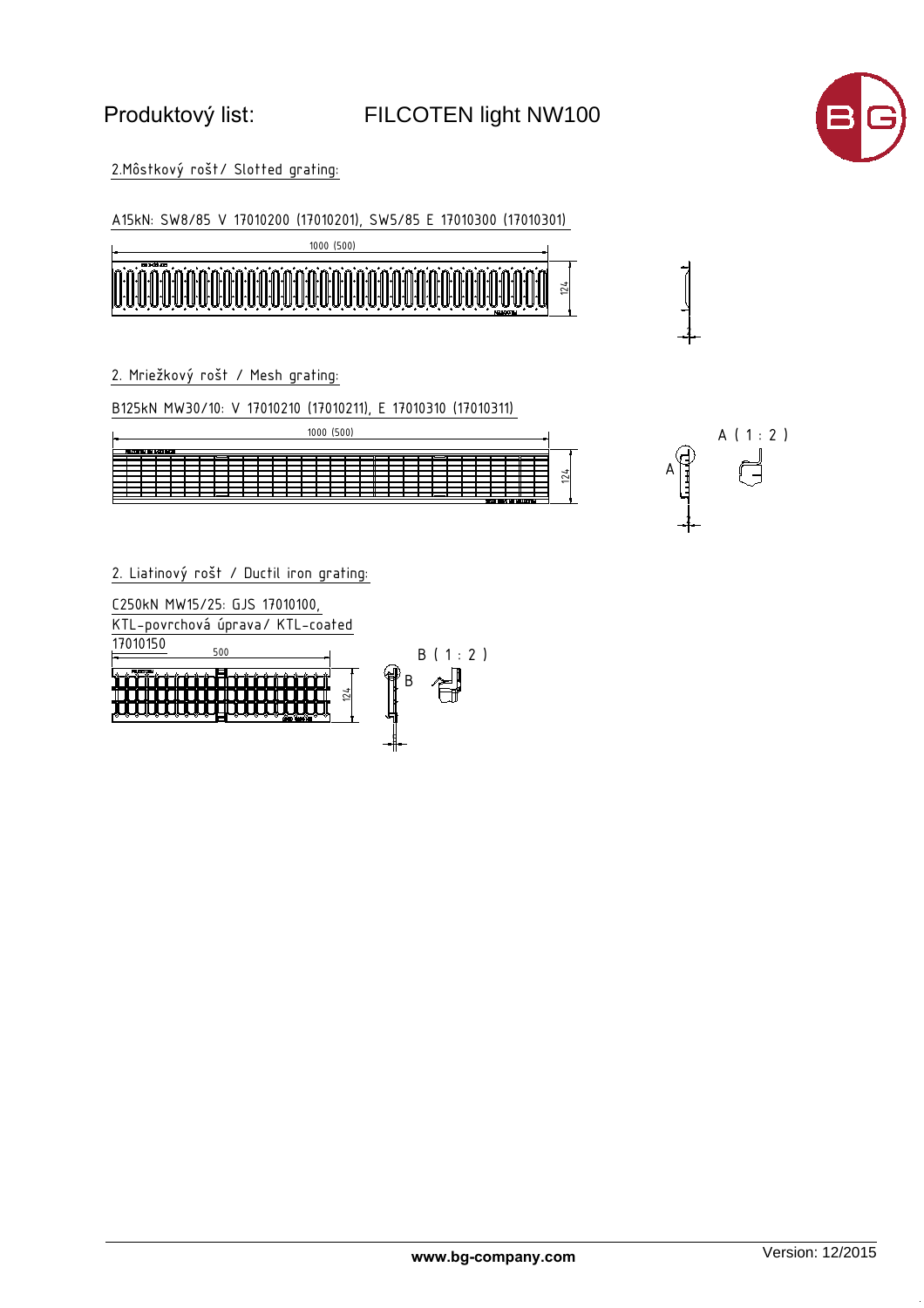#### FILCOTEN light NW100



2. Štrbinový rošt/ Slot top: C250kN SW12,5: V 17110243 (17110244), E 17110343 (17110344)



C250kN SW18: V 17110233 (17110234), E 17110333 (17110334)



2. Revízna šachta / Maintenance unit: C250kN SW12,5: V 17110281, E 17110381





C250kN SW18: V 17110295, E 17110395



2. Štrbinová vložka s otvormi / Slot inlay square-perf. 8/8: V 37951 (37950), E 37956 (37955)

1000 (500)

1000

2. Drevená vložka / Construction time barrier SW 18:<br><u>H 37961</u>



4. Čelná stena/Koncová stena/End cap:

V 17110280, E 17110380



<u>"T al</u>

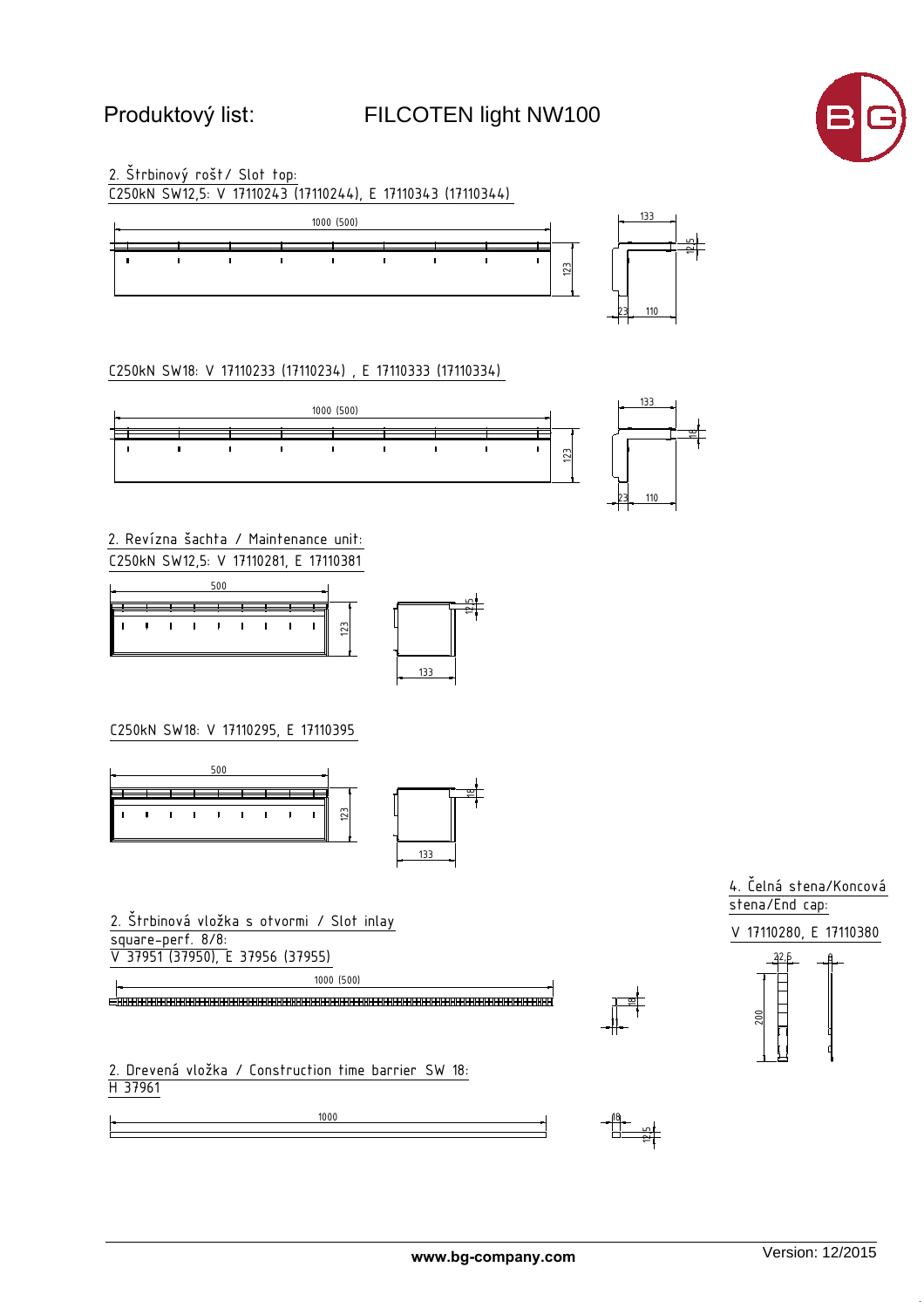# FILCOTEN light NW100



2. Štrbinový rošt / Slot top:<br>B125kN SW12,5: V 17110237 (17110238), E 17110337 (17110338)



2. Revízna šachta / Maintenance unit: B125kN SW12,5: V 17110297, E 17110397